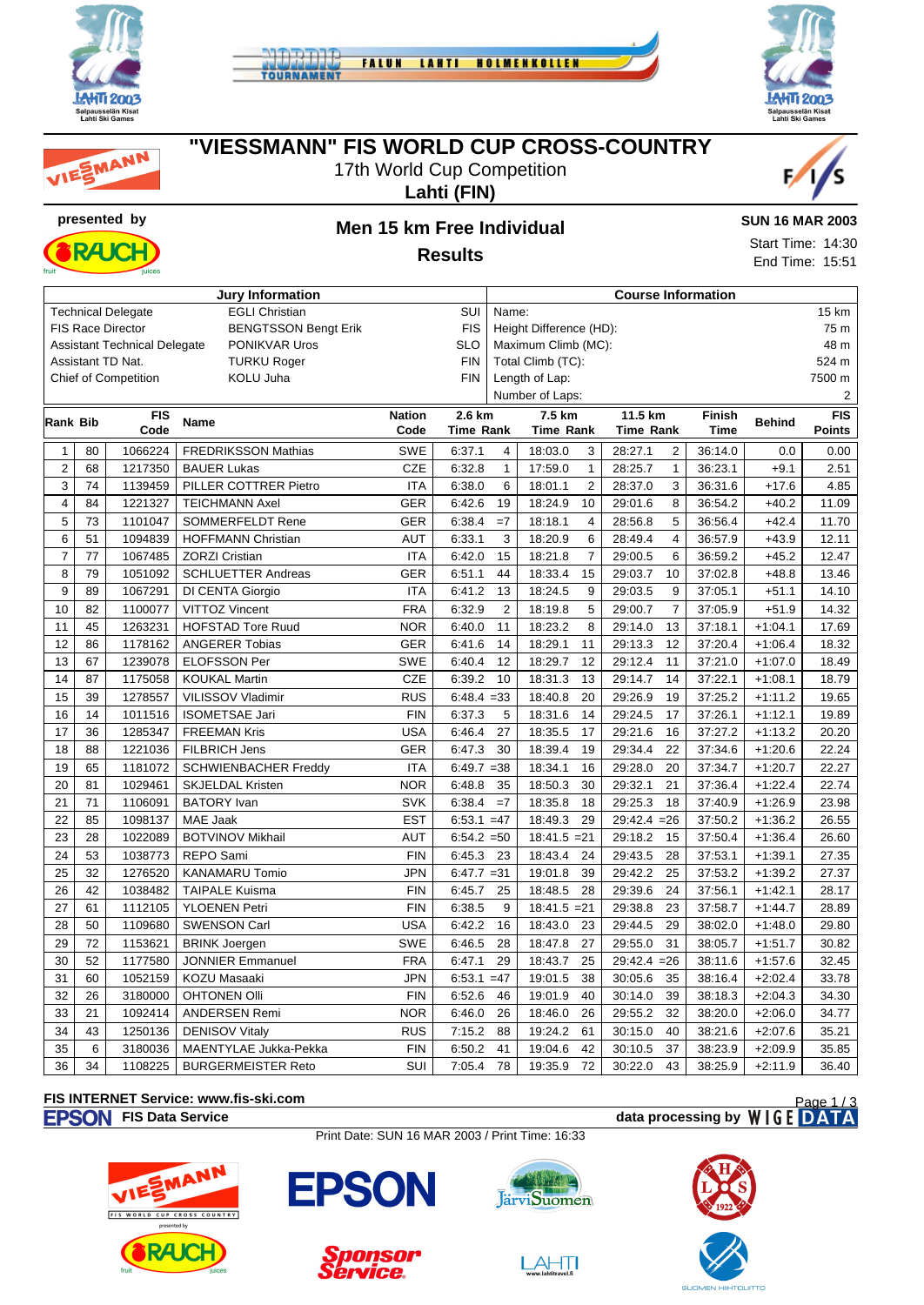

MANN





**"VIESSMANN" FIS WORLD CUP CROSS-COUNTRY**

17th World Cup Competition

**Lahti (FIN)**



## **presented by Men 15 km Free Individual Results**



**SUN 16 MAR 2003**

Start Time: 14:30 End Time: 15:51

| Rank Bib |                | <b>FIS</b> | <b>Name</b>               | <b>Nation</b> | 2.6 km        | 7.5 km           | 11.5 km          | Finish      | <b>Behind</b> | <b>FIS</b>    |  |
|----------|----------------|------------|---------------------------|---------------|---------------|------------------|------------------|-------------|---------------|---------------|--|
|          |                | Code       |                           | Code          | Time Rank     | <b>Time Rank</b> | <b>Time Rank</b> | <b>Time</b> |               | <b>Points</b> |  |
| 37       | 35             | 3660000    | <b>VIROLAINEN Roman</b>   | <b>BLR</b>    | 7:01.9<br>74  | 19:06.4<br>43    | 29:58.8<br>33    | 38:27.7     | $+2:13.7$     | 36.89         |  |
| 38       | 38             | 1149353    | <b>BJERVIG Espen</b>      | <b>NOR</b>    | 6:59.0<br>65  | 19:11.1<br>48    | 30:03.6<br>34    | 38:30.3     | $+2:16.3$     | 37.61         |  |
| 39       | 44             | 1222879    | DI SANTO Biagio           | <b>ITA</b>    | 6:58.9<br>64  | 18:54.1<br>32    | 29:49.1<br>30    | 38:31.3     | $+2:17.3$     | 37.89         |  |
| 40       | 25             | 1325602    | PIETILAE Sami             | <b>FIN</b>    | 6:49.4<br>37  | 18:59.4<br>35    | 38<br>30:11.3    | 38:33.7     | $+2:19.7$     | 38.55         |  |
| 41       | 47             | 1218902    | KATTILAKOSKI Teemu        | <b>FIN</b>    | $6:54.2 = 50$ | 18:53.5<br>31    | 30:09.4<br>36    | 38:36.9     | $+2:22.9$     | 39.43         |  |
| $=42$    | 23             | 1070007    | <b>MAECHLER Patrik</b>    | SUI           | 6:50.5<br>43  | 19:03.1<br>41    | 30:22.9<br>44    | 38:41.3     | $+2:27.3$     | 40.65         |  |
| $=42$    | 69             | 1059725    | <b>AUKLAND Anders</b>     | <b>NOR</b>    | 6:54.8<br>54  | 19:23.7<br>60    | 30:25.6<br>46    | 38:41.3     | $+2:27.3$     | 40.65         |  |
| 44       | 59             | 1035087    | GUTIERREZ Juan J.         | <b>SPA</b>    | 6:50.1<br>40  | 19:17.4<br>55    | 30:24.1<br>45    | 38:47.5     | $+2:33.5$     | 42.36         |  |
| 45       | 41             | 3200001    | <b>GOERING Franz</b>      | <b>GER</b>    | 6:54.1<br>49  | 19:14.1<br>53    | 30:20.7<br>41    | 38:48.3     | $+2:34.3$     | 42.58         |  |
| 46       | 18             | 1285444    | <b>JOHNSON Andrew</b>     | <b>USA</b>    | 7:01.6<br>73  | 19:23.0<br>58    | 30:30.5<br>47    | 38:48.9     | $+2:34.9$     | 42.75         |  |
| 47       | 83             | 1088534    | <b>VEERPALU Andrus</b>    | <b>EST</b>    | $6:49.7 = 38$ | 18:56.2<br>34    | 30:34.7<br>51    | 38:50.2     | $+2:36.2$     | 43.10         |  |
| 48       | 66             | 1224334    | <b>SARACCO Cristian</b>   | <b>ITA</b>    | 6:44.2<br>20  | 19:00.8<br>37    | 30:21.8<br>42    | 38:53.4     | $+2:39.4$     | 43.99         |  |
| 49       | 33             | 1262455    | ANDRESEN Jan Egil         | <b>NOR</b>    | 6:45.4<br>24  | 19:10.3<br>46    | 30:33.5<br>50    | 38:56.2     | $+2:42.2$     | 44.76         |  |
| 50       | 3              | 1073305    | <b>KALLUNKI Pasi</b>      | <b>FIN</b>    | 52<br>6:54.5  | 50<br>19:13.0    | 56<br>30:37.9    | 39:00.6     | $+2:46.6$     | 45.97         |  |
| 51       | 48             | 1125588    | DOLIDOWITSCH Sergei       | <b>BLR</b>    | 6:56.9<br>61  | 19:34.2<br>70    | 30:44.3<br>61    | 39:01.6     | $+2:47.6$     | 46.25         |  |
| 52       | 37             | 1292234    | LALLUKKA Jukka            | <b>FIN</b>    | 6:54.9<br>55  | 19:13.7<br>52    | 30:34.9<br>52    | 39:01.9     | $+2:47.9$     | 46.33         |  |
| 53       | 15             | 3480011    | <b>OSSINKINE Dmitri</b>   | <b>RUS</b>    | 6:45.2<br>22  | 19:09.6<br>45    | 30:38.9<br>58    | 39:04.4     | $+2:50.4$     | 47.02         |  |
| 54       | 11             | 3180003    | <b>KOHONEN Johannes</b>   | <b>FIN</b>    | 7:02.8<br>76  | 19:25.8<br>63    | 30:35.5<br>53    | 39:04.7     | $+2:50.7$     | 47.11         |  |
| 55       | 75             | 1025484    | <b>HASLER Markus</b>      | LIE           | 6:49.3<br>36  | 19:12.5<br>49    | 30:31.7<br>48    | 39:06.8     | $+2:52.8$     | 47.69         |  |
| 56       | 22             | 3480021    | PETUKHOV Alexei           | <b>RUS</b>    | $6:47.7 = 31$ | 44<br>19:07.1    | 30:37.8<br>55    | 39:11.4     | $+2:57.4$     | 48.96         |  |
| 57       | 57             | 1322498    | NOVIKOV Serguei           | <b>RUS</b>    | $6:42.5 = 17$ | 18:59.7<br>36    | 59<br>30:40.3    | 39:14.3     | $+3:00.3$     | 49.76         |  |
| 58       | 76             | 1059628    | <b>ALSGAARD Thomas</b>    | <b>NOR</b>    | 7:08.5<br>83  | 19:27.5<br>64    | 30:43.0<br>60    | 39:14.8     | $+3:00.8$     | 49.89         |  |
| 59       | 27             | 1233452    | <b>RUIZ Diego</b>         | <b>SPA</b>    | 7:01.3<br>72  | 19:11.0<br>47    | 30:32.9<br>49    | 39:15.8     | $+3:01.8$     | 50.17         |  |
| 60       | 12             | 1367797    | RATILAINEN Jouni          | <b>FIN</b>    | $6:56.8 = 59$ | 19:20.6<br>57    | 54<br>30:37.0    | 39:16.0     | $+3:02.0$     | 50.22         |  |
| 61       | 30             | 1223849    | <b>CHECCHI Valerio</b>    | <b>ITA</b>    | 71<br>7:01.1  | 19:28.8<br>66    | 63<br>30:50.2    | 39:16.5     | $+3:02.5$     | 50.36         |  |
| 62       | 63             | 1186892    | NOUTRIKHINE Andrei        | <b>RUS</b>    | $6:42.5 = 17$ | 19:40.2<br>74    | 30:56.2<br>65    | 39:21.3     | $+3:07.3$     | 51.69         |  |
| 63       | 24             | 1311925    | <b>VILARRUBLA Vicente</b> | <b>SPA</b>    | 7:07.9<br>82  | 19:30.3<br>67    | 30:58.8<br>67    | 39:24.0     | $+3:10.0$     | 52.43         |  |
| 64       | $\overline{4}$ | 1376236    | PEKKALA Jukka             | <b>FIN</b>    | 6:56.0<br>58  | 19:33.4<br>69    | 66<br>30:56.4    | 39:24.5     | $+3:10.5$     | 52.57         |  |
| 65       | 40             | 1032953    | PASSERON Stephane         | <b>FRA</b>    | 42<br>6:50.3  | 19:23.2<br>59    | 30:56.1<br>64    | 39:25.3     | $+3:11.3$     | 52.79         |  |
| 66       | 54             | 1285153    | ROUSSELET Alexandre       | <b>FRA</b>    | $6:57.1 = 62$ | 19:28.6<br>65    | 31:00.5<br>68    | 39:26.9     | $+3:12.9$     | 53.23         |  |
| 67       | 55             | 1175349    | <b>MICHL Petr</b>         | <b>CZE</b>    | 6:54.6<br>53  | 19:24.7<br>62    | 31:04.3<br>69    | 39:30.8     | $+3:16.8$     | 54.31         |  |
| 68       | 64             | 1291458    | <b>NARUSK Priit</b>       | <b>EST</b>    | 6:51.4<br>45  | 19:13.5<br>51    | 30:45.3<br>62    | 39:35.8     | $+3:21.8$     | 55.69         |  |
| 69       | 8              | 1127237    | MORKO Juha                | <b>FIN</b>    | 69<br>7:00.7  | 73<br>19:38.5    | 71<br>31:10.1    | 39:36.7     | $+3:22.7$     | 55.94         |  |
| 70       | 31             | 1175155    | <b>MAGAL Jiri</b>         | <b>CZE</b>    | $6:48.4 = 33$ | 19:14.8<br>54    | 30:38.1<br>57    | 39:39.1     | $+3:25.1$     | 56.60         |  |
| 71       | 20             | 3190002    | <b>CHAUVET Benoit</b>     | <b>FRA</b>    | $6:57.1 = 62$ | 19:17.6<br>56    | 31:05.4<br>70    | 39:47.9     | $+3:33.9$     | 59.03         |  |
| 72       | 29             | 1324729    | <b>GREY George</b>        | CAN           | 7:10.5<br>84  | 19:42.9<br>77    | 31:20.3<br>74    | 39:48.1     | $+3:34.1$     | 59.08         |  |
| 73       | 62             | 1028588    | <b>ASCHWANDEN Wilhelm</b> | SUI           | 7:00.5<br>68  | 19:35.3<br>71    | 31:13.7<br>72    | 39:49.6     | $+3:35.6$     | 59.50         |  |
| 74       | 5              | 1077379    | <b>JUOLA Mauno</b>        | <b>FIN</b>    | 7:00.8<br>70  | 19:41.9<br>76    | 31:24.4<br>$=75$ | 40:00.5     | $+3:46.5$     | 62.51         |  |
| 75       | $\mathbf{1}$   | 3180054    | <b>NOUSIAINEN Ville</b>   | <b>FIN</b>    | 7:06.2<br>80  | 19:49.4<br>79    | 31:31.0<br>78    | 40:01.0     | $+3:47.0$     | 62.64         |  |
| 76       | $\overline{7}$ | 3180035    | <b>ROKKANEN Tommi</b>     | <b>FIN</b>    | 6:55.3<br>56  | 19:41.2<br>75    | $31:24.4 = 75$   | 40:07.2     | $+3:53.2$     | 64.36         |  |
| $=77$    | $\overline{2}$ | 3180013    | <b>HYVAERINEN Kalle</b>   | <b>FIN</b>    | 7:00.4<br>67  | 19:52.7<br>82    | 31:30.4<br>77    | 40:08.1     | $+3:54.1$     | 64.60         |  |
| $=77$    | 9              | 1292137    | KURUNMAEKI Veli-Pekka     | <b>FIN</b>    | 7:07.8<br>81  | 87<br>20:02.0    | 31:48.7<br>80    | 40:08.1     | $+3:54.1$     | 64.60         |  |
| 79       | 19             | 1223752    | <b>KOSTNER Florian</b>    | <b>ITA</b>    | 6:59.8<br>66  | 68<br>19:31.0    | 31:13.9<br>73    | 40:10.0     | $+3:56.0$     | 65.13         |  |

# **FIS INTERNET Service: www.fis-ski.com**

#### **FIS Data Service data processing by**

Print Date: SUN 16 MAR 2003 / Print Time: 16:33







 $\boxed{\underset{\text{www labititave} \text{15}}{\triangle \qquad \qquad }}$ 



Page 2 / 3

vice.